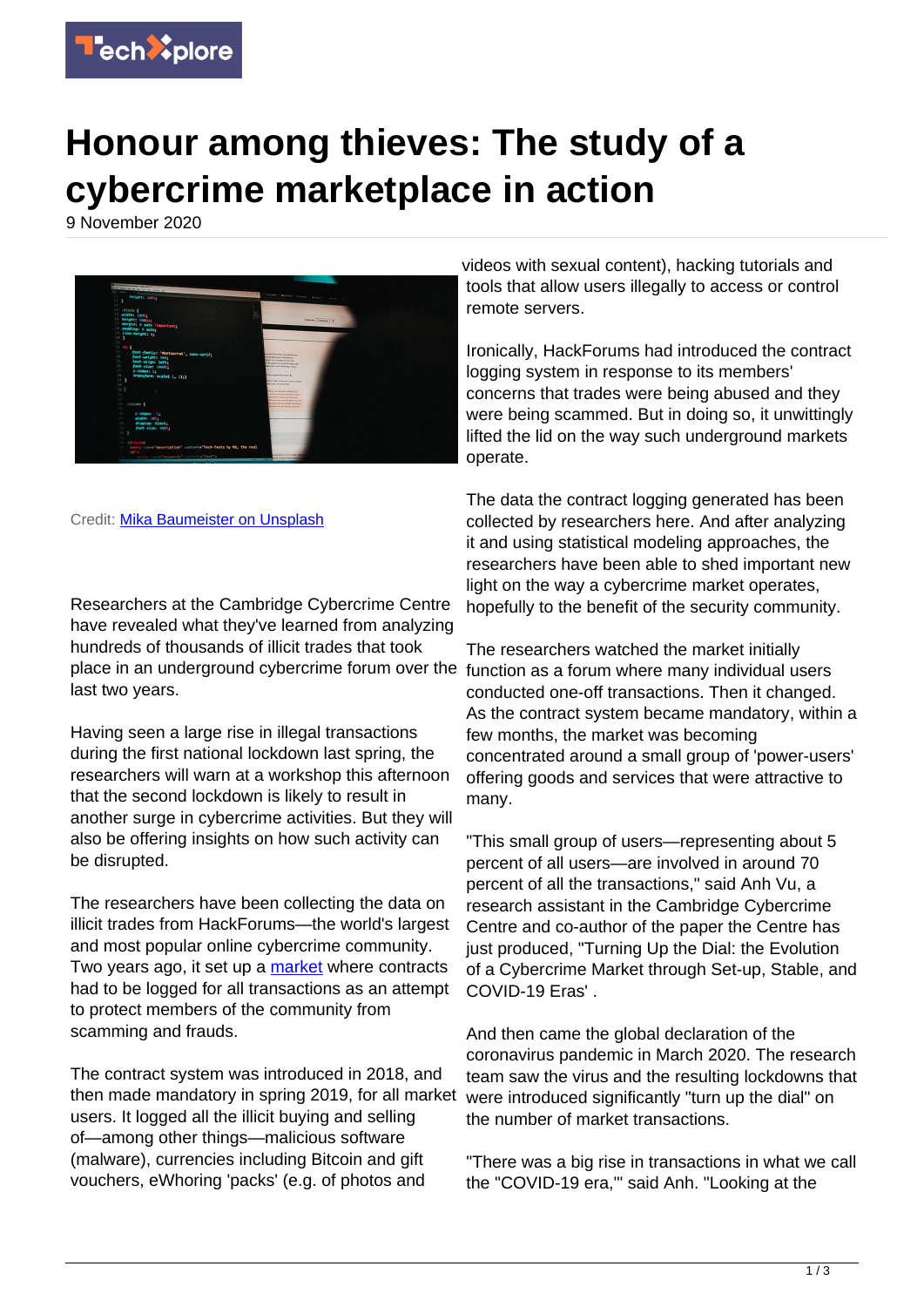

[discussion forums,](https://techxplore.com/tags/discussion+forums/) we could see that a period of mass boredom and economic change—when presumably some members were not able to go to school and others had lost their jobs—really stimulated the market.

"Members needed to make money online and they had a lot of time on their hands, and so we saw a rise in trading activity. We expect to see another rise during the second lockdown, but we don't think it will be as large as during the first."

The increase in business during the pandemic also meant that contracts for transactions were concluded much faster. Where in the early months of the market, the completion time for contracts was They used several methods to try and estimate the around 70 hours, during the pandemic it dropped to values of trades taking place via HackForums and less than 10 hours.

Online underground forums like HackForums are communities used for trading in illicit material and sharing knowledge. The forums support a plethora of cybercrimes, allowing members to learn about and engage in criminal activities such as trading virtual items obtained by illicit means, launching denial of service attacks, or obtaining and using malware. They facilitate a variety of illicit businesses aiming at making easy money.

The Cambridge Cybercrime Centre researchers have done some previous work looking at underground forums. "But this is the first dataset we are responsible for a large number of transactions, are aware of that provides insights about the contracts made in these forums," says Anh. Previously, while traders might meet online in a forum, they would likely trade offline via private messaging. But the introduction of the contract system means all trades are now logged—and can therefore be tracked.

Using the data, the researchers looked at a variety of trading activities taking place in the market. The largest activities were currency exchanges and payments—for example, exchanging Bitcoin (a very popular currency in illicit trading because people believe that it leaves no trace) for PayPal funds.

This activity was followed by trades in gift cards (including Amazon gift cards) and software licenses. "When you install a software package like

Windows," Anh said. "You have to input a key to activate it. People often buy software keys illegally in a market like this because it is cheaper for them than purchasing it officially from Microsoft—and sometimes they can obtain it for free in exchange for other items."

Other products and services they found being traded in the underground market were hacking tutorials, remote access tools and eWhoring materials—photos and videos with sexual content that are sold to a third party, who pays for them believing that they are paying for an online sexual encounter.

concluded that taking both public and private transactions into account and extrapolating by each [contract](https://techxplore.com/tags/contract/) type, the lower bound total of trades was in excess of \$6 million.

What the researchers learned about the operation of an underground cybercrime market is valuable, they believe, to the security community. The logging of contracts when goods were traded has allowed users to build up a form of trust and reputation and this in turn led to the rise of the 'power-users' in the market.

"And now we know a small group of power-users it would make sense to focus interventions on them," Anh said. "As that will have a much bigger impact than going after a large number of individuals."

In their paper they suggest interventions to undermine the perceived reputations and trustworthiness of the big players—for example by posting false negative reviews of them and using other methods, known as Sybil attacks, that disrupt the market's reputation systems.

And the researchers are continuing to watch the market. "We're interested to know how the marketplace evolves during this second lockdown and afterwards," said Anh. "And will be looking to see whether any new trading activities emerge."